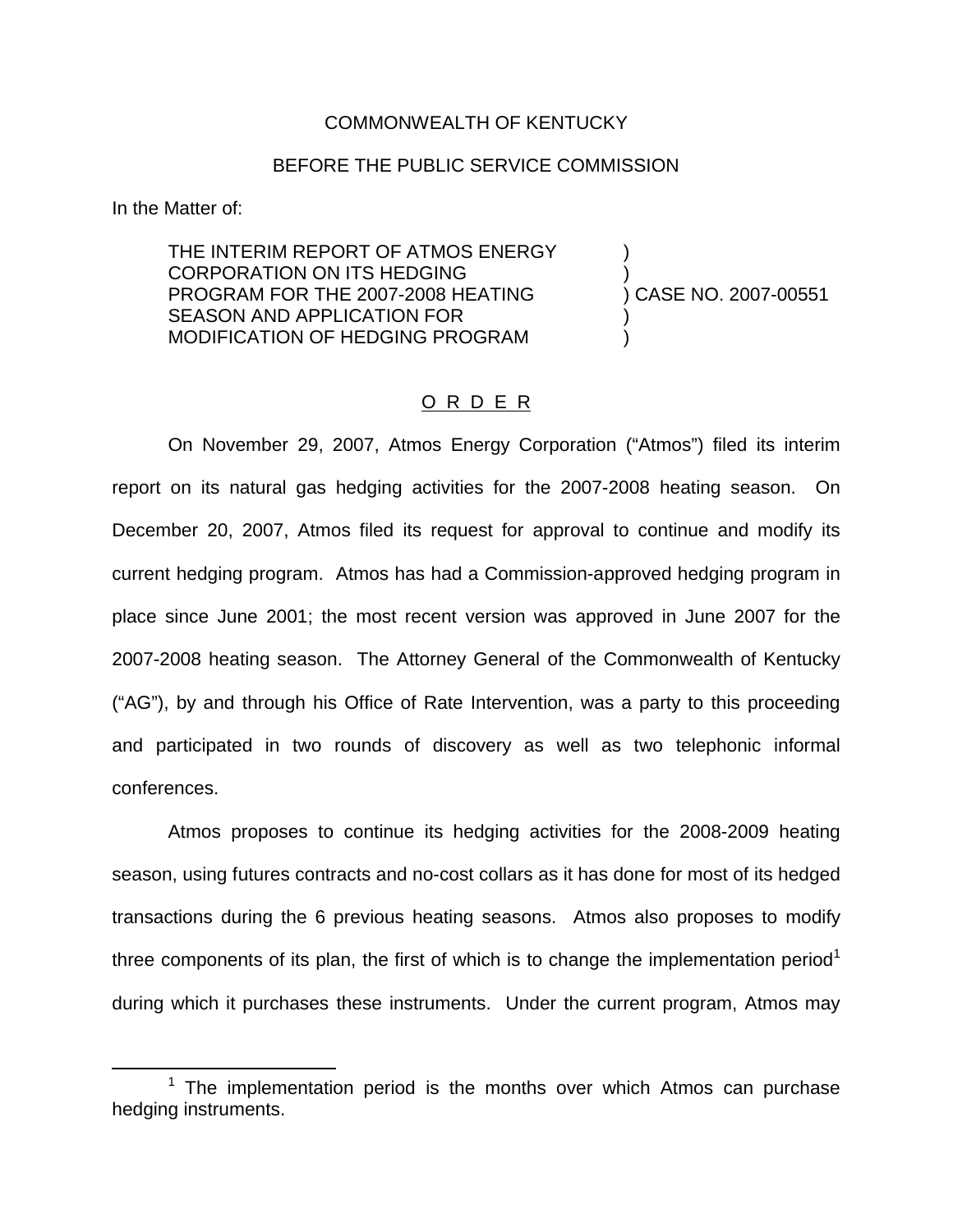purchase hedging instruments from the time of Commission approval until October 31 of the year in which approval was granted. Atmos proposes to substitute a year-round implementation period. Second, Atmos proposes to hedge for multiple winters, rather than for a single winter as it has done to date. Third, Atmos proposes to make the hedging program permanent. Atmos states that these changes will provide more flexibility for the company, minimize the impact of price spikes in a particular month, and eliminate the need for annual approvals by the Commission.

Atmos routinely supplies between 60 and 70 percent of its winter gas requirements from company-owned storage and pipeline storage. The remaining required winter volumes will be divided between market purchases and financial hedges with no minimum, or floor, for its hedged purchase volumes. Atmos will continue to file interim reports (within 30 days of the November 1 start of the heating season) and final reports (within 30 days of the end of the heating season on March 31) on its hedging activities as required by the Commission in its approval of Atmos's previous hedging programs. If approved as proposed, Atmos would experience a transition period for the 2008-2009 and 2009-2010 heating seasons in that it would implement its hedges from April 2008 to October 2008 for the 2008-2009 season and from April 2008 to October 2009 for the 2009-2010 heating season.

#### DISCUSSION

In his comments on Atmos's proposal, the AG stated that he did not oppose the petition for year-round hedging but did not address Atmos's remaining proposed modifications. He did, however, express concern over the accuracy of some of the financial data that Atmos submitted in response to one of the AG's data requests. The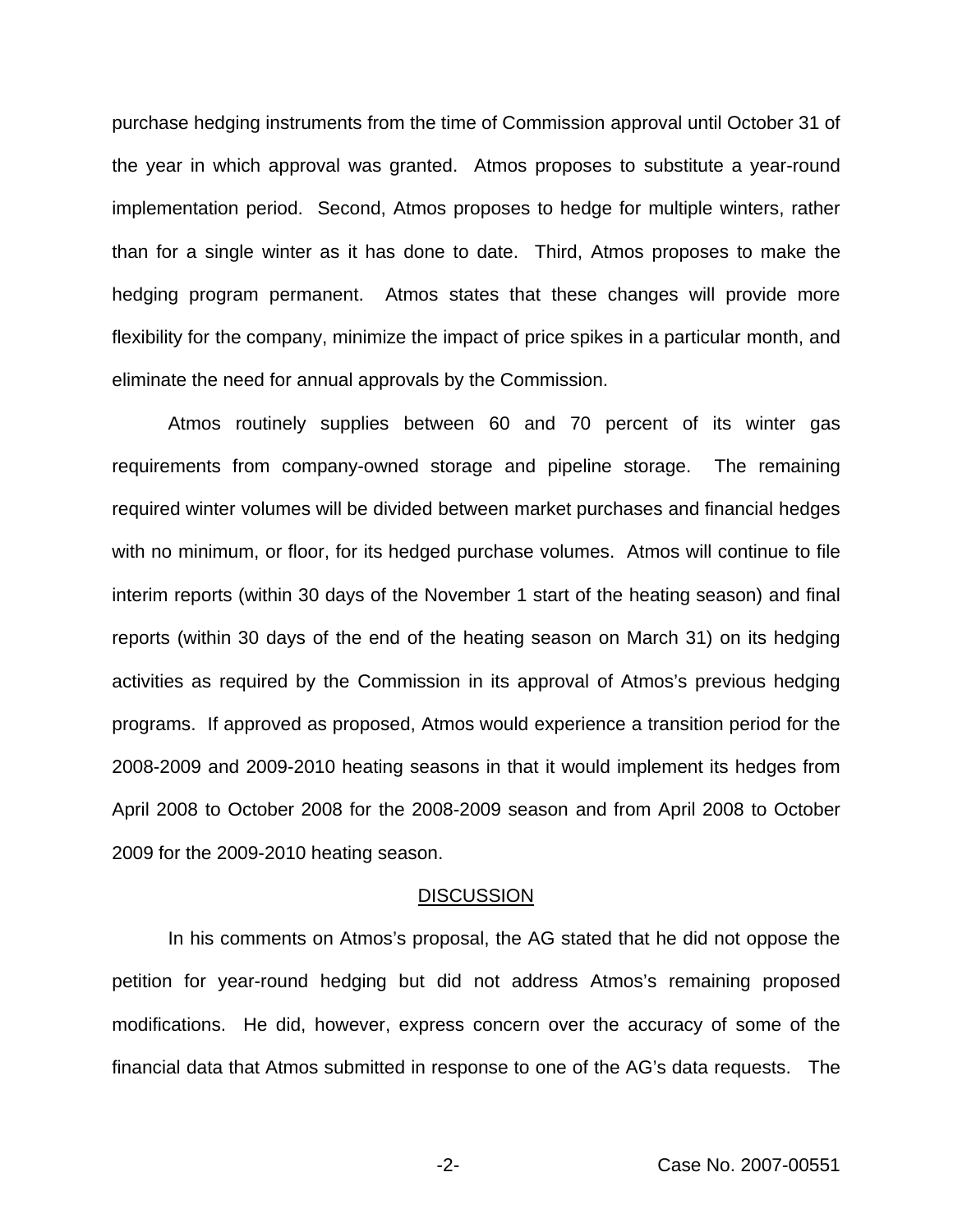AG had requested a spreadsheet showing Atmos's gas purchase prices on a monthly basis, for the past five years. $2$  After reviewing the information submitted by Atmos, the AG detected some unusual prices. The AG questioned the accuracy of the information and whether it affected any of Atmos's accounting entries or gas cost adjustment ("GCA") filings. Atmos agreed that the information contained some errors and corrected the information. Atmos stated in its follow up response that the summary sheets involved were not used for accounting purposes or for preparing its GCA filings. In his comments, the AG declines to pursue this issue further but once again states that the information may or may not have an impact on Atmos's GCA filings. Atmos reiterates in its reply comments that the summary sheets involved were designed for internal informational purposes only and that the misstated volumes contained in the information, which gave rise to the inaccurate per Mcf prices cited by the AG, have not been used in any financial calculation. The Commission has reviewed Atmos's most recent GCA filing and finds no information that appears to be a result of the summary information. Atmos's GCA filing is heavily dependent on estimates, not the type of historical information provided to the AG.

The Commission has approved hedging programs for two other Kentucky gas companies that include multi-winter hedging and year-round implementation periods.<sup>3</sup>

<sup>2</sup> First Data Request of Attorney General dated January 31, 2008, Item 3.

<sup>&</sup>lt;sup>3</sup> Case No. 2004-00462, Application of Columbia Gas of Kentucky, Inc. to Implement a New Small Volume Gas Transportation Service, A Gas Price Hedging Plan, An Off-System Sales and Capacity Release Revenue Sharing Mechanism, and a Gas Cost Incentive Mechanism, Order dated March 29, 2005; and Case No. 2005- 00191, Application of The Union Light, Heat and Power Company to Implement a Hedging Program to Mitigate Price Volatility in the Procurement of Natural Gas, Order dated August 15, 2005.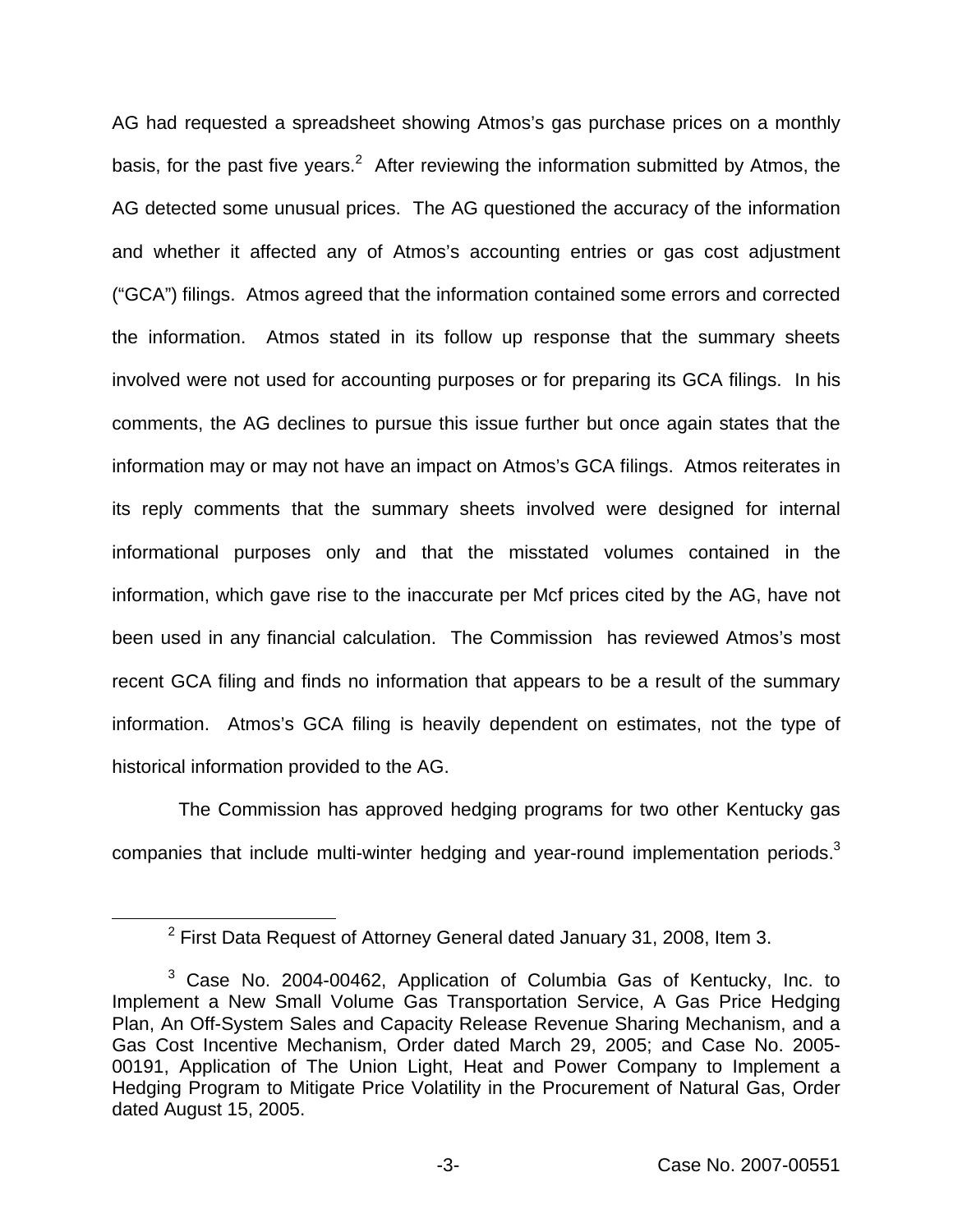Those companies also wished to have more flexibility in purchasing hedging instruments and to experience less reliance on prices within a narrow time frame. Review of these programs indicates that the companies have experienced the desired results and, with the continuation of the previous reporting requirements, that the Commission has been able to monitor the programs in the same manner as when the companies' programs were approved annually. The Commission, therefore, finds that Atmos likewise should be allowed to modify its hedging plan to include multiple winters and allow hedging activity year round. While Atmos requested, and would prefer, that its program be made permanent, it indicated it would support a 5-year extension.<sup>4</sup> Atmos's stated reason for its request to make the program permanent was to eliminate the repetitive annual approval process while continuing Commission oversight. While 5 years will not totally eliminate the approval process, it will give Atmos some relief from the yearly application process. The Commission finds that Atmos's hedging program should be extended for 5 years. Six months prior to the end of that 5-year period, Atmos, if it wishes to continue its hedging program, should apply for continuation and should address the issue of permanency at that time.

## FINDINGS AND ORDERS

Based on the evidence of record and being otherwise sufficiently advised, the Commission finds that:

1. Atmos's report on its natural gas hedging activities for the 2007-2008 heating season should be accepted.

<sup>4</sup> Atmos's February 7, 2008 Response to the First Data Request of Commission Staff.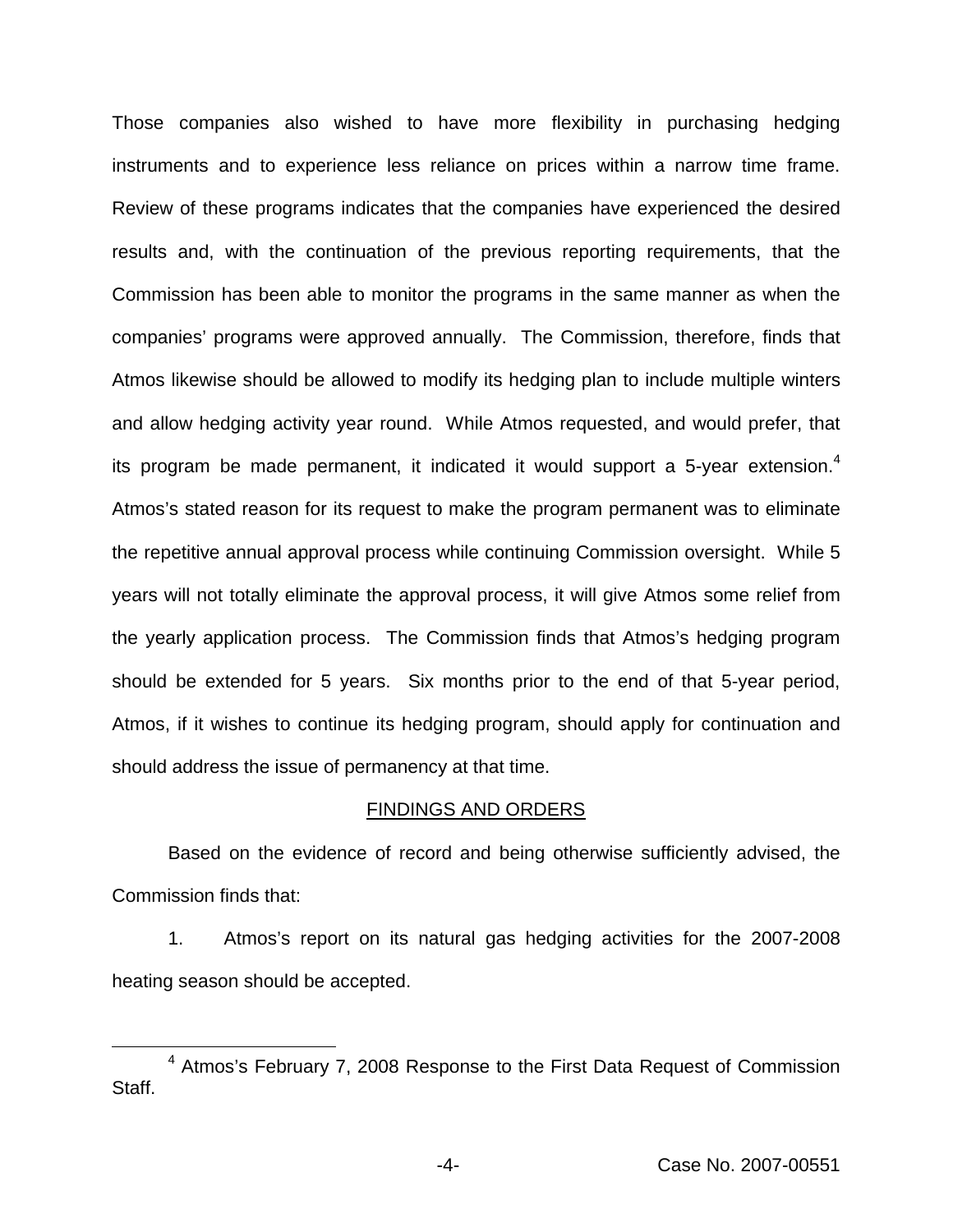2. Atmos's request to hedge year round for multiple winters should be approved.

3. Atmos's request to make its hedging program permanent should be denied. The hedging program should be extended for 5 years, through March 31, 2013.

4. Atmos should file interim and final reports on its hedging activities as required by the Commission in its approvals of Atmos's previous hedging programs.

5. If it wishes to continue its hedging program beyond the 5-year term authorized herein, Atmos should apply for such continuation no later than September 30, 2012.

IT IS THEREFORE ORDERED that:

1. Atmos's report on its natural gas hedging activities for the 2007-2008 heating season is accepted.

2. Atmos's request to hedge year round for multiple winters is approved.

3. Atmos's request to make its hedging program permanent is denied. The hedging program is extended for 5 years, through March 31, 2013.

4. Atmos shall file interim and final reports as required by the Commission in its approvals of Atmos's previous hedging programs.

5. In order to continue its hedging program beyond March 31, 2013, Atmos shall apply for such continuation by no later than September 30, 2012.

-5- Case No. 2007-00551